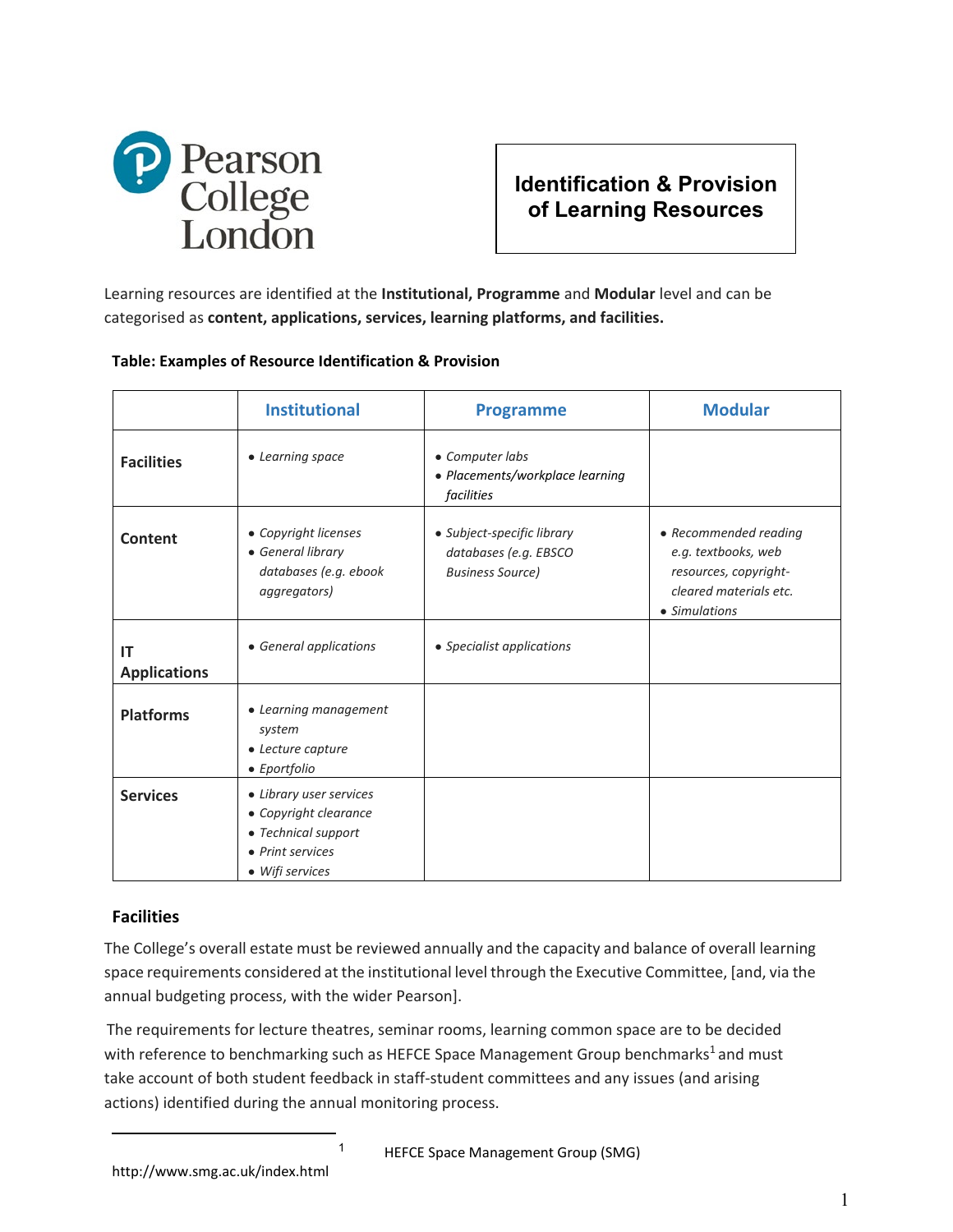## **Specialist Facilities**

The decision to approve a new subject area is made at institutional level the Academic Board and Executive Committee and includes consideration of both additional call on overall resources as well as any specialist resources required.

At the programme level learning resources are discussed at the Design Concept Team. This ensures that the views of employers, external academics and students can be heard alongside those of the internal academic team. Pearson College's internal validation process requires a statement of resources to be presented which must have been signed off by the Executive Committee.

A programme requiring the use of external resources (eg clinical placements) must include the criteria by which these will be approved in their programme documentation.

Specialist resources must be reviewed on an annual basis through the Annual Programme Monitoring Report.

Where possible students are to be consulted and involved in the planning and fit-out of space to ensure that it will meet their needs and to incorporate their ideas for improving the learning environment with the aim of fostering creativity, engagement and collaboration within and between courses.

### **Content**

Learning resource content is considered at the module design stage. The learning design process must ensure particular attention is paid to the identification of learning resources at the modular level and embed resources that facilitate students in achieving the learning outcomes as well as the comprehension and contextualisation of their learning.

The **Subject Matter Expert**, supported by the **Learning Designer, Curriculum Development Lead** and other members of the Learning Design team identify appropriate learning resources that facilitate the student achieving the learning outcomes.

These may include general resources that support the entire module such as library resources, websites (e.g. government websites), videos (either produced inhouse or YouTube) as well as commercial products such as FT.com or MyLabs.

At the topic level recommended reading is distinguished as either **Essential Reading** or **Further Reading**. Essential Reading is considered essential to the learning process and there is a strong expectation (which must be communicated to students) that students will have engaged with these resources in preparation for a class whereas Further Reading will be provided for students who wish to explore the subject further.

To ensure maximum flexibility for students all resources must be accessible online. In evaluating resources the team must take the following into consideration

- **Pedagogic Value -** *does the learning resource help the learner understand the learning outcome? Is it engaging? Is it of an appropriate academic level?*
- **Accessibility**  *Is it accessible online? Can the student access it from most devices? How would students with disabilities access it?2*